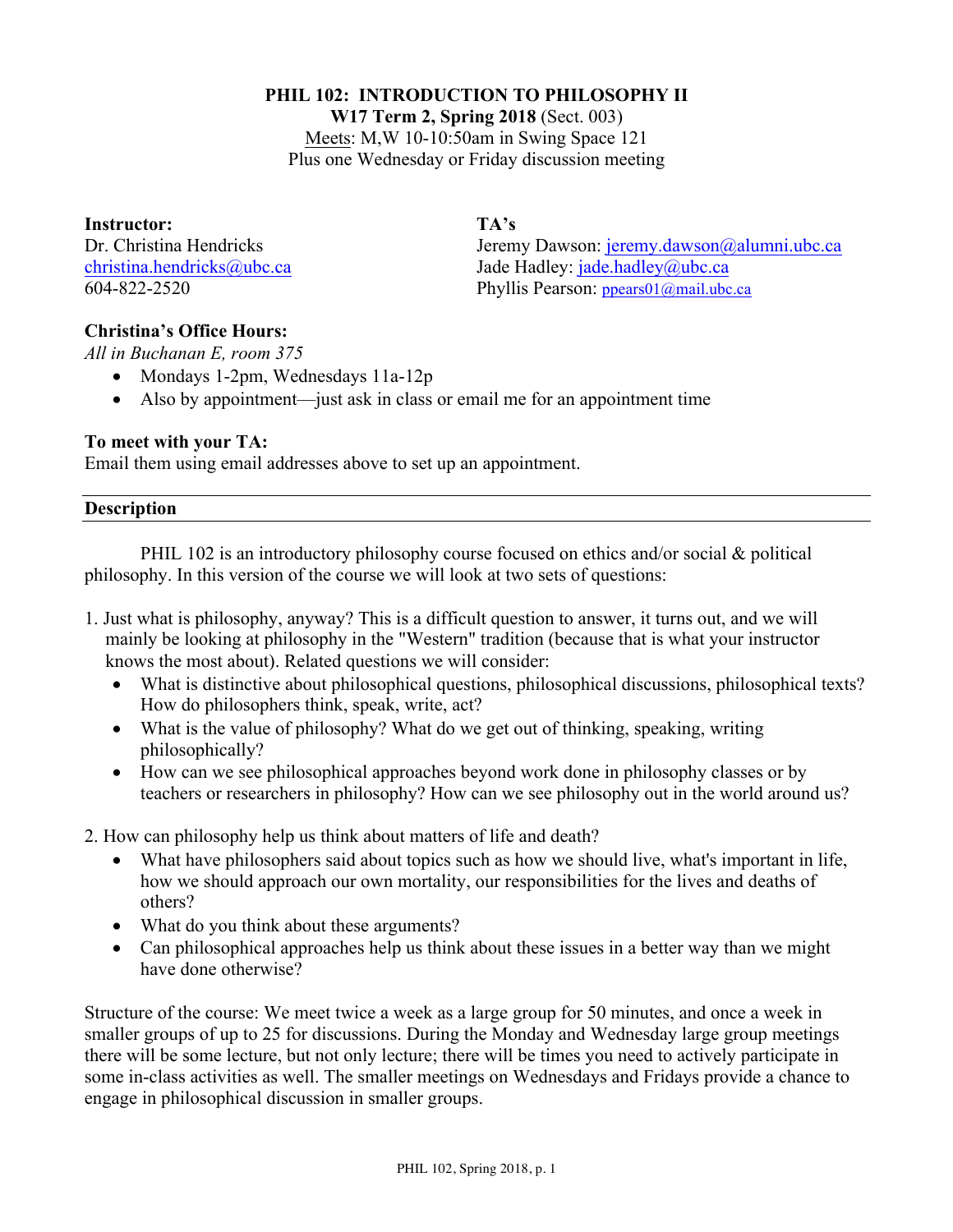## **Learning Objectives (and their relationship to course activities)**

Students who successfully complete the course will be able to:

- 1. Based on what we've studied in the class, give one (of many!) possible answers to the question: What is philosophical activity and where do we see it outside of this course? Explain how philosophy is not limited only to people trained as "philosophers." (philosophy in the world assignment)
- 2. Explain the basic structure of a philosophical argument--premises and conclusion—and outline arguments in philosophical works. (in-class activities, notes & discussion questions assignment, exams)
- 3. Evaluate the strength of arguments in assigned texts, in oral or written work by other students, and their own arguments. (essays, peer feedback, exams, class discussions)
- 4. Make a claim about a philosophical issue and defend it with sound reasoning, in writing (essays)
- 5. Participate in a respectful discussion with others on a philosophical question: clarify positions and arguments from themselves or others, criticize flawed arguments, present their own arguments, and do all this in manner that respects the other people in the discussion. (in-class discussions, discussion board)
- 6. Explain and evaluate the following: (class discussions, notes  $\&$  discussion questions assignment, exams, essays)
	- At least two philosophical approaches to how we should live/what is important in life (e.g., the views of Socrates, Epicureans, Mozi)
	- At least two views of what morality requires of us (e.g., utilitarianism, Kantianism)
	- At least two views of our responsibilities for the lives and deaths of others (e.g., Singer, Nussbaum, Thomson)
	- At least two views of our responsibilities for the lives and deaths of non-human animals (e.g., Harman, Belshaw)

### **Required Readings**

All readings for the course are available free of cost online, either as publicly available documents on the internet or through the UBC Library course reserve system. All readings will be accessible through the course website (see below).

### **Course Website**

The website for this course is on the UBC Blogs system, here: http://blogs.ubc.ca/phil102. On it you can find this syllabus, a weekly schedule that gives you up to date information on what to read/watch/do each week, announcements, slides from class, links to useful resources, and more.

We also have a course site on Canvas, where you will be submitting some assignments, and where you can check your grades: http://canvas.ubc.ca

### **Information on Learning Catalytics**

We will be using a system called Learning Catalytics to do some in-class activities. This allows you to use your phone, tablet or computer to answer questions. You don't have to pay anything to use it. There are documents and links for help with Learning Catalytics under "links" on the main course website: http://blogs.ubc.ca/phil102.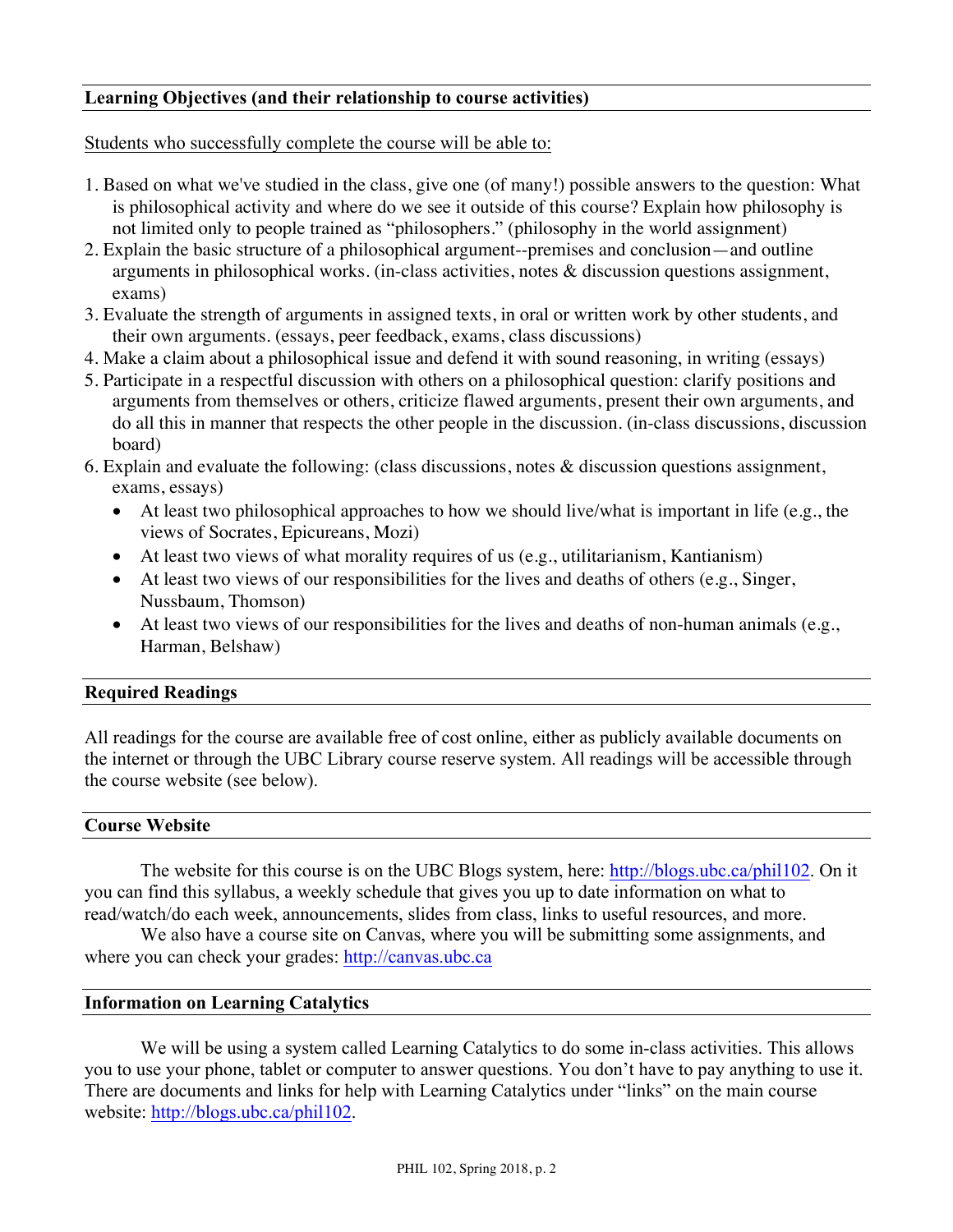**Learning Catalytics stores some about you outside of Canada, including in the United States.** In order to use LC, you must register with Pearson Education. To register, you must provide a name, email address, and your institution. In addition, they will store your answers to the LC questions as well as the marks you receive on them. Christina then downloads the marks to store on her encrypted computer and then uploads totals to Canvas. Please see the privacy policy for Pearson, which is the company that owns Learning Catalytics.: https://www.pearson.com/ca/en/legal/privacy-statement.html

If you do not wish to have your personal stored by Pearson, attached to your real identity, you may set up Learning Catalytics with a fake name and an email address that isn't tied to your real name (but it should be an email address you have access to!). **If you do this, please let Christina know what your fake name is, or else you can't get credit for the answers you give on LC.**

Alternatively, you may use paper in class to answer the Learning Catalytics questions instead of using the LC system. That way you won't interact with them at all. You will need to submit your answers on paper right after completing them; you can't hand them in at the end of class, after we've already talked about the answers.

#### **Evaluation/Assignments**

Participation: 15%

- Participation in discussion meetings (and/or another way of participating; see below): 8%
- Participation in peer feedback on essays:  $3\%$
- Summary of discussion questions facilitated in a small group:  $4\%$

In-class Learning Catalytics activities: 5%

#### Mid-term exam: 15%

Writing assignments: 40%

- 1. First essay (approx. 2-3 pages): 10%
- 2. Second essay (approx. 5-6 pages): 20%
- 3. "Philosophy in the world" assignment: 10%

Final exam: 25%

#### **Further explanation of assignments**

*These are general explanations only; specific instructions for presentations, essays, and in-class assignments and exams will be provided later on handouts, available on the course website:* http://blogs.ubc.ca/phil102

#### Participation (15%):

- *Summary of discussion questions and answers: 4%*
	- o You'll need to sign up for one day during which you'll bring discussion questions to talk about in a small group in your discussion meeting that week. You'll then need to write a summary of what was talked about and post it on the course website.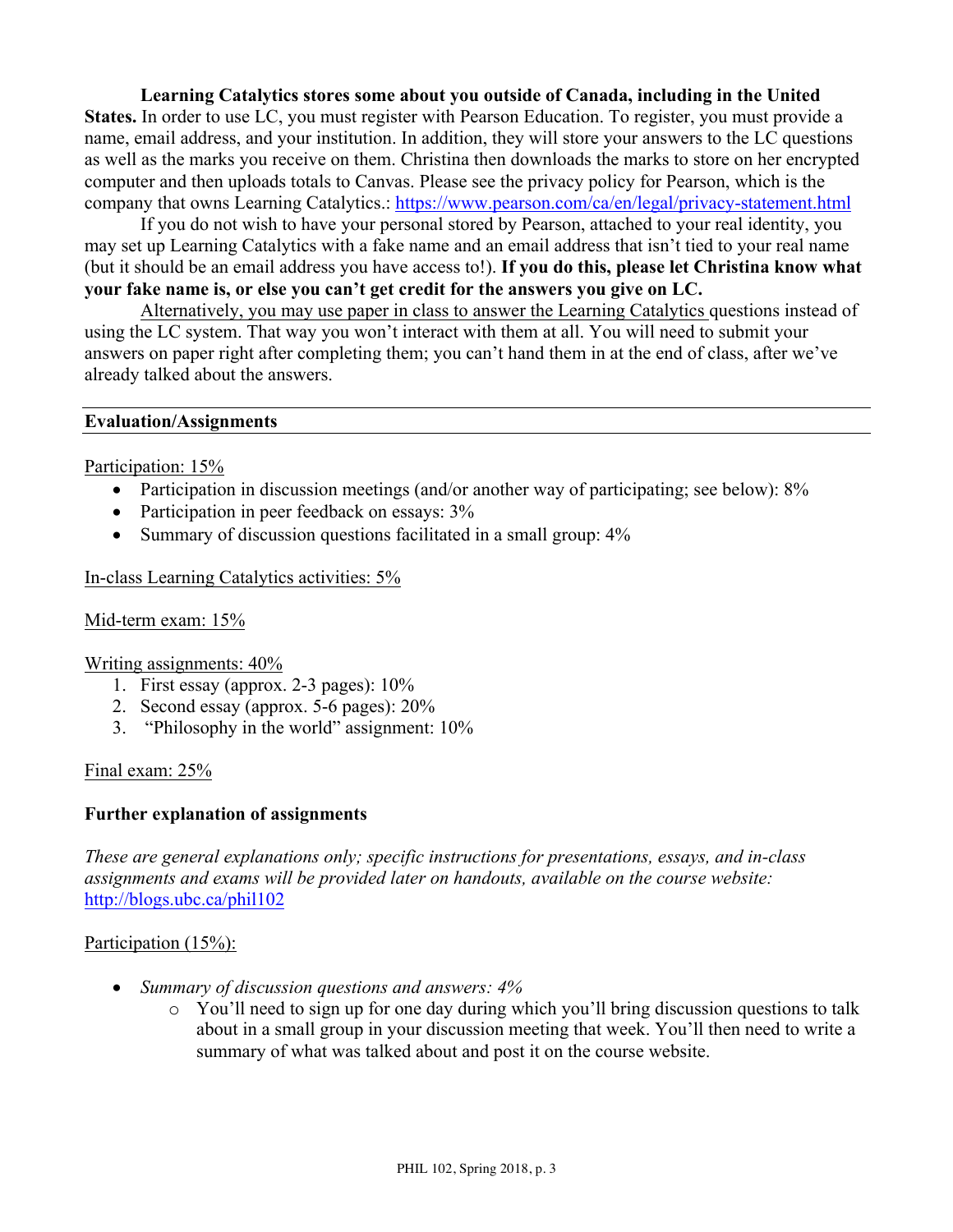- *Participation in discussion meetings or other ways: 8%* 
	- o Participation can be shown in one (or more) of several ways, including speaking during your discussion meetings on Wednesdays or Fridays, posting to a discussion board on the course website, submitting reflective notes on some texts, and more. A handout with instructions for these options will be posted on the course website.
	- o Attendance in discussion meetings: this counts only insofar as you miss class days for discussion meetings. You can miss one Wednesday/Friday discussion meeting during the term without excuse and without penalty. After that, if you don't talk to your TA about a reason for missing class and they don't grant you an excused absence, you'll lose 5% off of whatever you have earned otherwise for this 8% participation mark for each discussion meeting you miss. (E.g., if you earned 100% for participation that could be 8 points, and you would lose 0.4 points per day out of 8 for each discussiin meeting missed).
		- Talk to your TA if you miss a discussion meeting, as they are the ones keeping attendance and granting excused absences.
- *Peer feedback on essays: 3%*
	- o You will need to participate in peer feedback on both essays for the course, including submitting your own for feedback. Instructions for how to do so will be given in class and on the course website.

# Learning Catalytics questions: 5%

- During the Monday & Wednesday large classes there will be in-class activities you will do on a system called "Learning Catalytics," for which you use a phone, tablet, or laptop (you can choose to use paper instead if you wish). This system is free for your to use.
- Marks for the LC questions include whether you did them at all and also (sometimes, depending on the question) the correctness of your answers. Sometimes I'll use these to just see what is unclear and what you understand; in those cases, there are no marks attached to getting the "right" or "wrong" answers.
- **You may miss two sets of questions from Learning Catalytics** without excuse and without penalty. We won't do these during every Monday and Wednesday class meeting; it will probably be about once a week.

### Mid-term exam: 15%

The purpose of the mid-term is to encourage you to keep up with the course, but also to provide some practice for the final exam.

- For part of it, you will be given a passage from one of the readings we've done in class, and will have to "outline" the argument. What this means will be discussed in class, and we will practice doing these outlines in class beforehand. You'll also need to say how it fits into a larger point the author is making in the text.
- There will also be either a set of short answer questions or a longer essay question (to be announced in class)

### Writing assignments: 40%

• You will be required to write two essays for this course. You will give and receive peer feedback on both.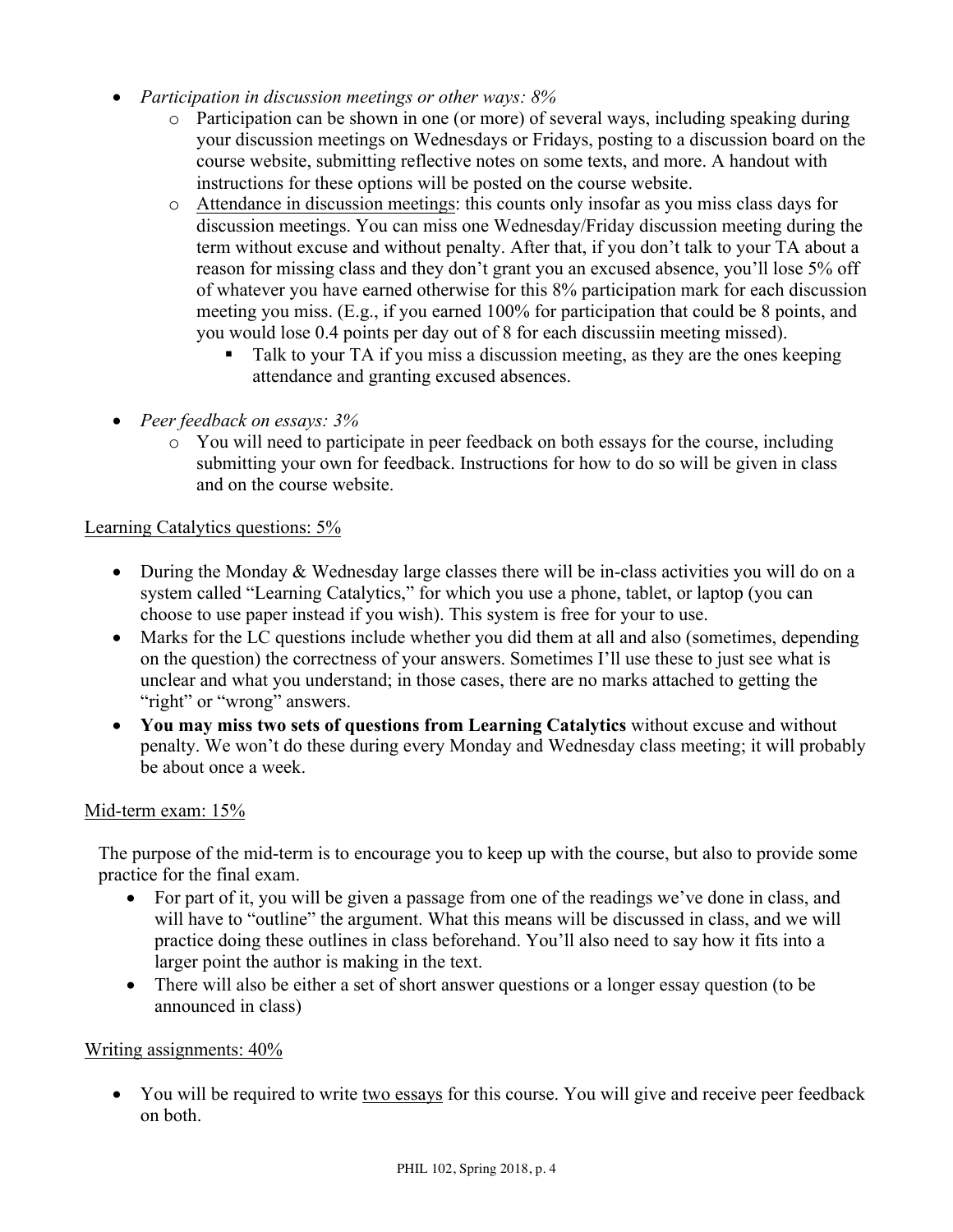- o The first essay will be a very short one, a summary of one philosopher's views, just to get you practice in writing for philosophy. (10%)
- o The second essay will most likely either require you to discuss two philosophers' views or one philosophers' view plus your own arguments in response (details for what to write about will be given later in class).  $(20\%)$
- "Philosophy in the world" assignment: The idea with this assignment is to find and talk about philosophical activities being done, or philosophical content you can find, outside in "the world" beyond the class. There will be several options for doing this assignment; these will be given in class and on the course website. (10%)
	- o This assignment can be done individually or in pairs/groups. It is up to you to decide whether you want to do this assignment on your own, or with one or more people.
	- o If you do the assignment with one or more people, you will have to fill out a worksheet that specifies the breakdown of roles (who will do what), a schedule of deadlines, etc. The mark for the project will be made up of the overall mark for the quality of the project plus marks for what each individual member of the group did on their own.

# Final exam: 25%

The final exam will be made up partly of essay questions that you will have in advance of the exam, so you can prepare your answers. There will also be a short answer section (you won't see the short answer questions in advance). The final exam will be held during the exam period for Term 2, in April 2018. We won't know the exact date and time of the exam until partway through the term (usually sometime in February I think).

### **Course Guidelines**

### **Non-negotiable rules**

- Basic rules of respectful dialogue will be enforced, such as avoiding direct attacks on persons (you may criticize ideas/arguments, but avoid criticizing the person who gives those). Disrespectful speech such as name-calling, stereotyping, and derogatory remarks about ethnicity, religion, gender, sexual orientation and sexual/gender identity should be avoided, and may constitute harassing speech—see below.
- Please see this page for an explanation of harassment, which can include speech or action that can occur in the context of a class: https://students.ubc.ca/campus-life/diversitycampus/discrimination-harassment
	- o Examples of harassment from that webpage include "Making racist, sexist, or homophobic jokes or remarks" and "Mocking a person's accent, culture or religion"
- UBC's Policy 3 on Discrimination and Harassment defines harassment as: "comment or conduct that one knows or ought reasonably to know is unwelcome, that creates a negative impact for the recipient, and that is related to one or more of the prohibited grounds of discrimination as set out in the B.C. Human Rights Code."
- See also the UBC Respectful Environment Statement, which characterizes personal harassment as: "objectionable and unwanted behaviour that is verbally or physically abusive, vexatious or hostile, that is without reasonable justification, and that creates a hostile or intimidating environment for working, learning or living. Personal harassment may be intentional or unintentional. While personal harassment usually consists of repeated acts, a single serious incident that has a lasting harmful effect may constitute personal harassment."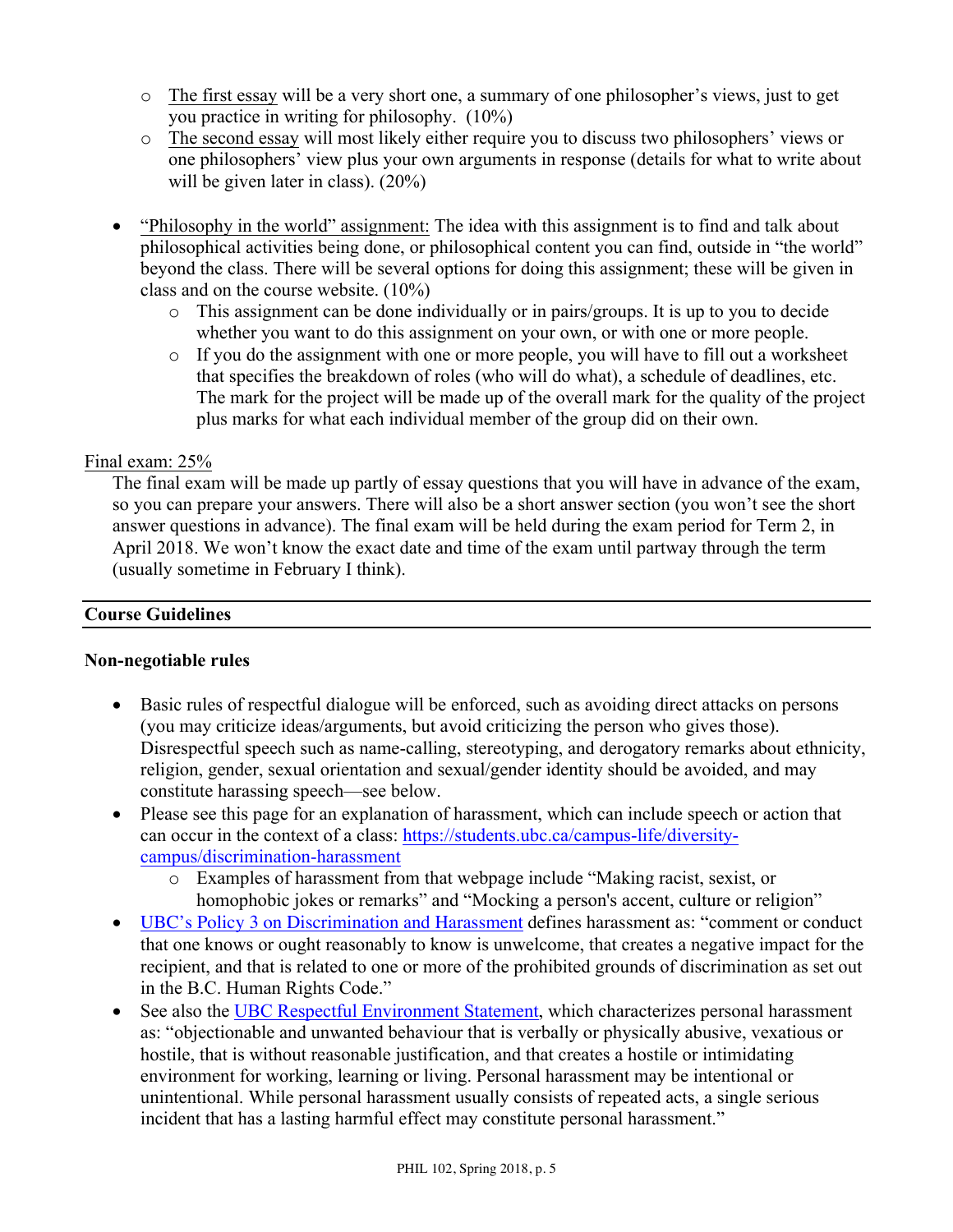## **Negotiable guidelines**

We will work together on a shared document to create a set of guidelines for how we should treat each other in class, what is helpful to our learning and what is not, from both students and the professor. I will then work to hold us all to those during the term.

### **General information on assignments**

Students should retain a copy of all submitted assignments and should also retain all their marked assignments in case they wish to apply for a Review of Assigned Standing (see here for information on Review of Assigned Standing: http://www.calendar.ubc.ca/vancouver/index.cfm?tree=3,49,0,0#261). Reviewing completed final exams (http://www.calendar.ubc.ca/vancouver/index.cfm?tree=3,41,93,0): Students have the right to view their marked final examinations with their instructor, providing they apply to do so by Jan 31 for Term 1 courses, by May 20 for Term 2 courses, and by Sept. 15 for summer courses. A final examination becomes the property of the University and must remain in the possession of the University for one year from the date of the examination, after which it should be destroyed or otherwise disposed of in accordance with UBC Policy 117.

## **Late or missed assignments**

\* Peer feedback on essays: To get full marks for this, you must:

- o Submit your work for feedback by the deadline provided in the essay instructions
- o Provide feedback on others' essays as explained in the essay instructions
- o Give constructive and substantial comments (more than just "good essay," for example)

If you fail to do one or more of these things, or don't do them on time, then you will lose marks on your participation grade (10% of your final grade)

- \* Missing the mid-term exam: This can only be made up if you have a valid excuse (may require documentation).
- \* Missing Learning Catalytics questions: As noted above, you can miss two days on which there are LC questions, without excuse and without penalty. Essentially what this means is that the lowest two Learning Catalytics marks are dropped; if you miss classes the marks for the missed days are zeros, and those become the lowest marks.
- \* Missing discussion classes: As noted above, you may miss one discussion class meeting without excuse and without penalty. After that, you will lose 0.5 marks out of the 10 for your participation grade (or 5 out of 100; 5% either way).
- \* All writing assignments are due the day and time noted on the schedule below and on the assignment instructions. Writing assignments must be submitted via the course website on Canvas unless stated otherwise on the assignment instructions. Late writing assignments must be accompanied by a "late form," available on the course web site (under "assignments") and also on Canvas. Late writing assignments are subject to a 5% per weekday and 5% per weekend reduction in points (starting after the due date/time), unless you are granted an extension by Christina (may require documentation). If you know you are going to miss a due date, please talk to Christina as soon as early as you can before the due date!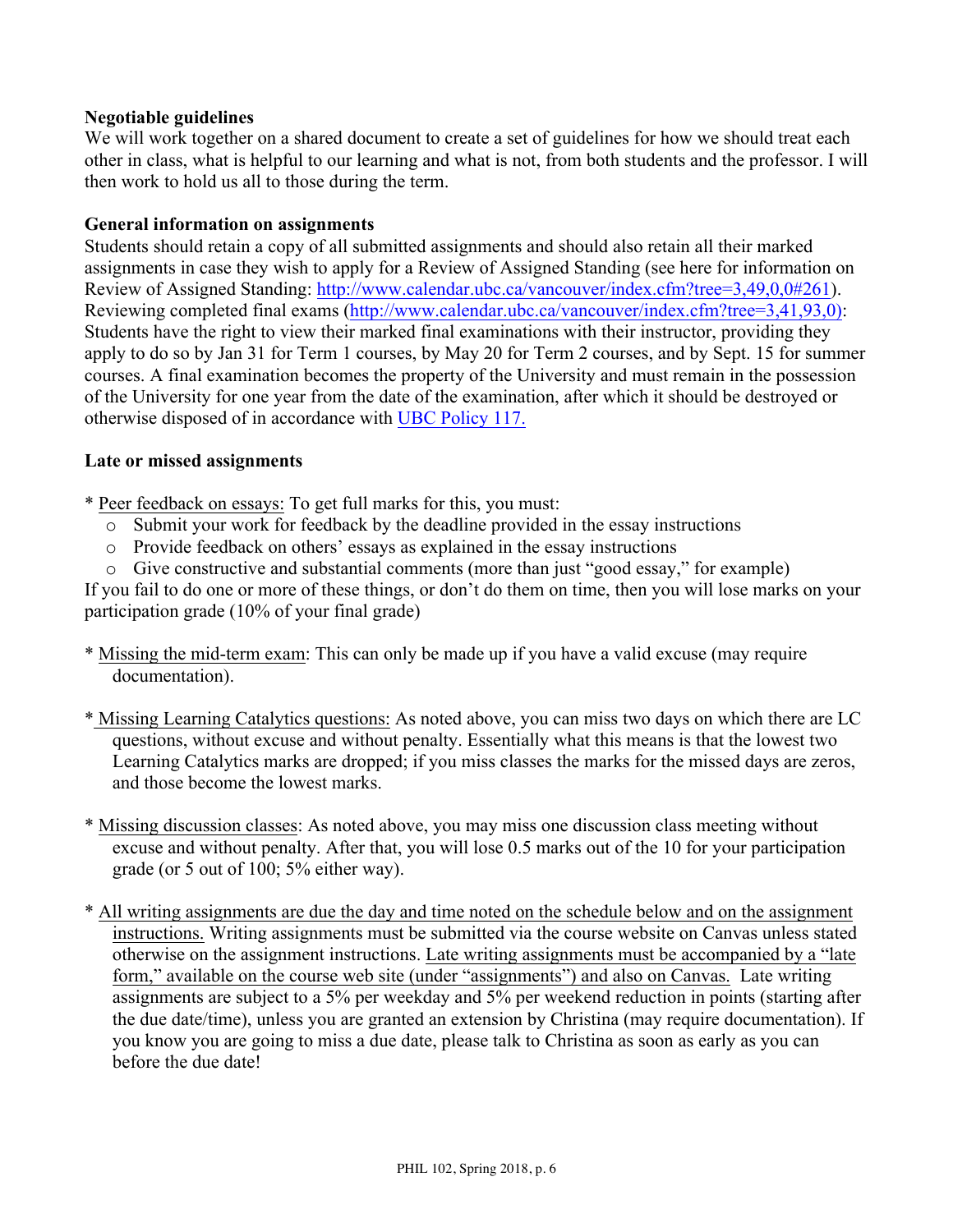\*Final exam: According to the UBC Calendar, if you miss a final exam during the official examination periods, you must follow the procedures to request "Academic Concession" (see http://www.calendar.ubc.ca/vancouver/index.cfm?tree=3,48,0,0).

# **Grading Standards**

*Specific grading guidelines for essays will be provided later in the course and will be available on the course website.*

- **80% to 100% (A- to A+)** *Exceptional* performance: strong evidence of original thinking; good organization; capacity to analyze and synthesize; superior grasp of subject matter with sound critical evaluations; evidence of extensive knowledge base.
- **68% to 79% (B- to B+)** *Competent* performance: evidence of grasp of subject matter; some evidence of critical capacity and analytic ability; reasonable understanding of relevant issues; evidence of familiarity with the literature.
- **50% to 67% (D to C+)** *Adequate* performance: understanding of the subject matter; ability to develop solutions to simple problems in the material; acceptable but uninspired work, not seriously faulty but lacking style and vigour.
- **00% to 49% (F)** *Inadequate* performance: little or no evidence of understanding of the subject matter; weakness in critical and analytic stills; limited or irrelevant use of the literature.

Scaling of Grades: Marks in this course may be scaled. If scaling is required, it will be carried out after each assignment, so that students will know where they stand going into the final examination. If scaling is done on the final examination, students will be informed if they ask to review their examination according to the usual policy. From the UBC Calendar: "Faculties, departments and schools reserve the right to scale grades in order to maintain equity among sections and conformity to University, faculty, department, or school norms. Students should therefore note that an unofficial grade given by an instructor might be changed by the faculty, department or school. Grades are not official until they appear on a student's academic record"

(http://www.calendar.ubc.ca/Vancouver/index.cfm?tree=3,42,96,0)

# **Equity and special arrangements:**

I will do my best to ensure that all students have a fair and equitable opportunity for participation and success in the course. If you need accommodations to complete your coursework please speak with the Access and Diversity office, if you haven't already: https://students.ubc.ca/about-studentservices/access-diversity

If you have religious obligations that conflict with attendance, submitting assignments, or completing scheduled tests and examinations, these can be accommodated as well. See the university policy on religious holidays at: http://www.universitycounsel.ubc.ca/policies/policy65.pdf. Please let me know in advance, preferably in the first week of class, if you will require any accommodation due to religious obligations (you must notify your instructor at least two weeks in advance, according to the university policy cited above).

If you need to be absent for varsity athletics, family obligations, or other similar commitments, please discuss those with Christina before the drop date, as these do not fall under official accommodations by the university. They may still be accommodated, but please talk with Christina as early as you can!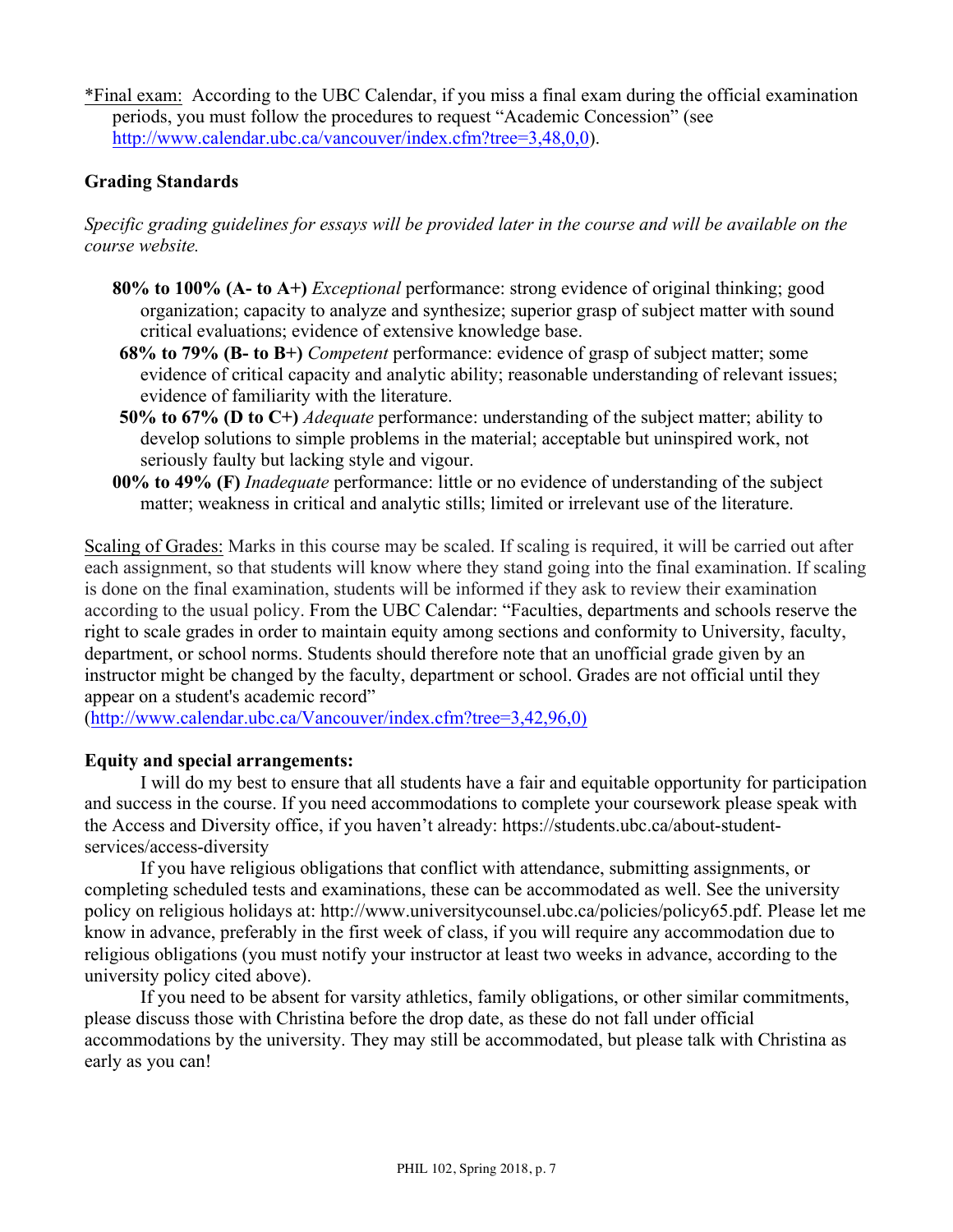# **Academic Integrity**

I take academic integrity very seriously, because ensuring that your grades reflect your own work is crucial to your own learning experience, to fairness to the rest of the students, and to those who expect your transcript to reflect your own efforts. Accordingly, I am vigilant about preventing, detecting, and deterring academic misconduct whenever possible. Please review the UBC Calendar Academic regulations for the university policy on cheating, plagiarism, and other forms of academic dishonesty (See the UBC Calendar, under "Academic Regulations," and "Student Conduct and Discipline": http://www.calendar.ubc.ca/vancouver/index.cfm?tree=3,54,0,0. There are also links on the course website about what plagiarism is and how to avoid it.

## **Help!**

If you find yourself falling behind in the course, or if things outside of school are making it difficult for you to do your best, help is available! You can either or both of the following:

- You can speak to me and we can work out how you can catch up or what your next steps should be, and/or
- You can speak to your Faculty's advising office, who can connect you to support services and help you with academic concession if needed (to give you more time to complete assignments or defer completion of the course until the summer). See here for a list of Faculty Advising offices: https://students.ubc.ca/academic-success/academic-supports/academic-advising
	- o If you are in Arts, please contact Arts Academic Advising: https://students.arts.ubc.ca/advising/contact-us/

#### **Schedule of Readings and Assignments**

The following schedule is general only and is subject to change based on how long things take to discuss in class. However, the due dates for assignments and the in-class argument outline will not change.

See the course website for specific things to read for each week: http://blogs.ubc.ca/phil102